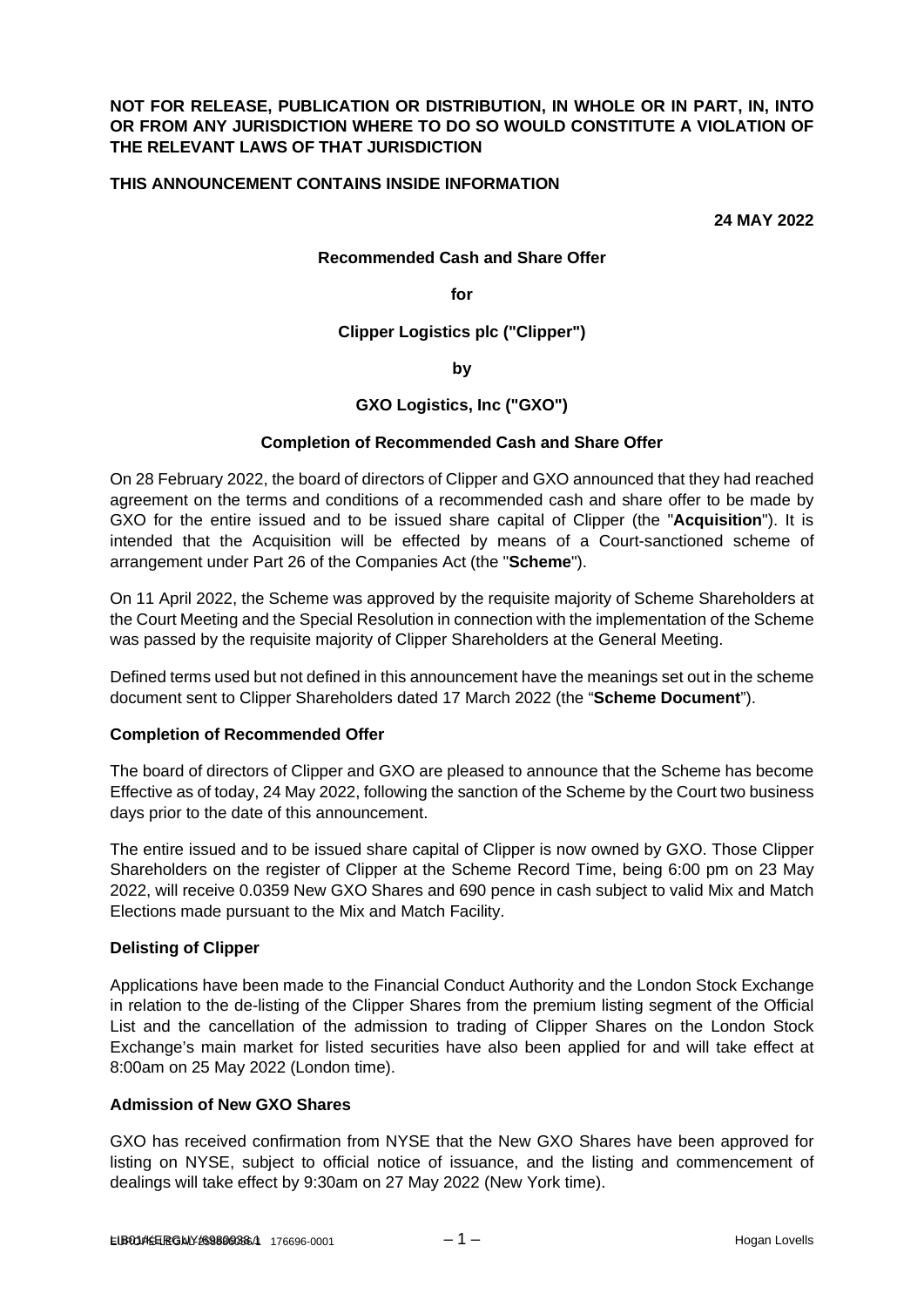## **Results of the Mix and Match Facility**

Valid Share Elections in respect of 12,526,017 Clipper Shares, representing approximately 11.99 per cent. of the aggregate number of Clipper Shares, and valid Cash Elections in respect of 82,531,331 Clipper Shares, representing approximately 79.01 per cent. of the aggregate number of Clipper Shares, were made by Scheme Shareholders.

The total number of New GXO Shares to be delivered pursuant to the Acquisition and the maximum aggregate amount of cash to be paid pursuant to the Acquisition will not be varied as a result of elections made under the Mix and Match Facility. Therefore, satisfaction of elections made by Scheme Shareholders under the Mix and Match Facility is dependent on the extent to which other Scheme Shareholders make elections.

Scheme Shareholders who made valid Share Elections have, in aggregate, had their elections satisfied in full.

Scheme Shareholders who made valid Cash Elections have, in aggregate, had such elections scaled down on a pro rata basis by 54.467906 per cent. so that 45.532094 per cent. of a valid Cash Election has been satisfied in full.

Scheme Shareholders who did not make valid Mix and Match Elections or have not participated in the Mix and Match Facility will receive the default consideration, which is 0.0359 New GXO Shares and 690 pence in cash, for each Clipper Share.

#### **Settlement of the Consideration**

#### *Cash Consideration*

## *Scheme Shares in uncertificated form (that is, in CREST)*

For Scheme Shareholders who held their Clipper Shares in uncertificated form, settlement of cash consideration and any fractional entitlement (if applicable) to which such Scheme Shareholder is entitled will be paid by Clipper's Registrar through CREST in Pounds Sterling as soon as practicable after the Effective Date (but within 14 days after this announcement).

# *Scheme Shares in uncertificated form (that is, in CREST) held by the Clipper Corporate Sponsored Nominee*

For Scheme Shareholders who held their Clipper Shares in uncertificated form, via the Clipper Corporate Sponsored Nominee, settlement of cash consideration to which such Scheme Shareholder is entitled will be paid by the Clipper Corporate Sponsored Nominee by cheque in Pounds Sterling.

Cheques in respect of cash consideration will be despatched by first class post, or by international standard post, if overseas at the risk of the person entitled thereto as soon as practicable after the Effective Date. Cheques for the Scheme cash consideration will combine any fractional entitlement due (if applicable). Cheques will be sent to Scheme Shareholders at the address held by the Clipper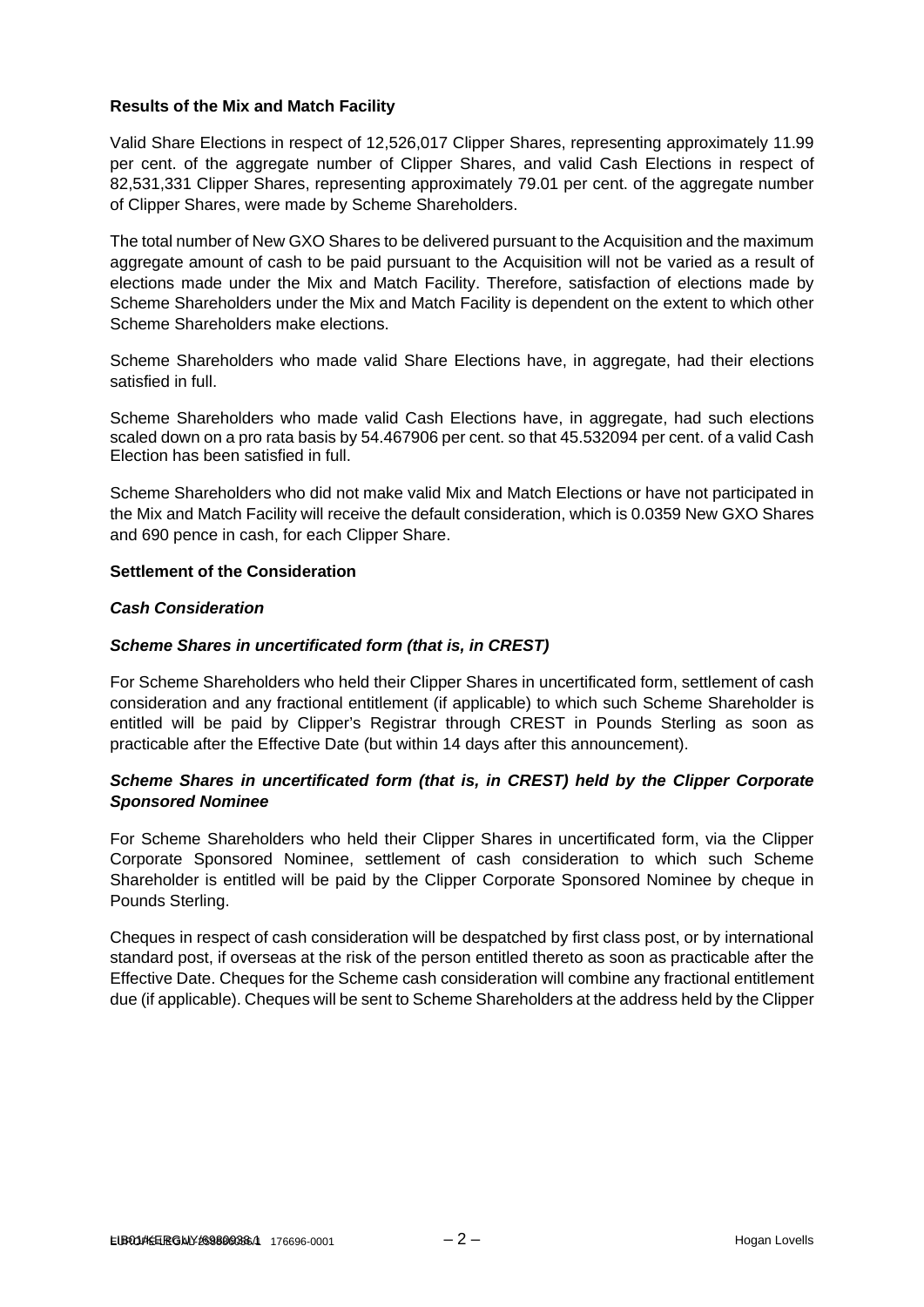Corporate Sponsored Nominee at the Scheme Record Time or, in the case of joint holders, to the holder whose name appears first in respect of the joint holding concerned.

## *Scheme Shares in certificated form (that is, not in CREST)*

For Scheme Shareholders who held their Clipper Shares in certificated form, except with the consent of the Panel, settlement of cash consideration to which such Scheme Shareholder is entitled will be paid by Clipper's Registrar by cheque in Pounds Sterling.

Cheques in respect of cash consideration will combine any fractional entitlement due (if applicable) and will be despatched by first class post, or by international standard post, if overseas at the risk of the person entitled thereto as soon as practicable after the Effective Date (but within 14 days after this announcement). Cheques will be sent to Scheme Shareholders at the address appearing in Clipper's register of members at the Scheme Record Time or, in the case of joint holders, to the holder whose name appears first in such register in respect of the joint holding concerned.

# *Scheme Shares acquired by employees (including directors) under the Clipper Share Schemes*

In the case of Scheme Shares acquired by employees of the Clipper Group on or around today's date, cash consideration will be paid to Clipper on behalf of the relevant employee to enable payment directly into the applicable bank account as soon as practicable after the Effective Date in accordance with the letters sent to them under Rule 15 of the Code and subject to any deductions that may be required to be made for income tax and/or employee social security payments.

## *New GXO Shares*

# *Scheme Shares in uncertificated form (that is, in CREST)*

Scheme Shareholders who held their Clipper Shares in uncertificated form through CREST (directly or through a broker or other nominee with a CREST account) at the Scheme Record Time will not be issued New GXO Shares directly, but will instead be issued with such number of GXO DIs as is equivalent to the number of New GXO Shares they would otherwise have received under the terms of the Scheme.

Computershare will be instructed by GXO to credit the appropriate stock account in CREST of the relevant Scheme Shareholder with such relevant Scheme Shareholder's entitlement to GXO DIs as soon as practicable after the Effective Date (but not later than 14 days after this announcement).

## *Scheme Shares in uncertificated form (that is, in CREST) held by the Clipper Corporate Sponsored Nominee on behalf of Clipper CSN Participants*

Settlement of the New GXO Share consideration to which Clipper CSN Participants are entitled will be satisfied in the manner described in the above paragraph for Scheme Shares in uncertificated form (that is, in CREST), resulting in the Clipper Corporate Sponsored Nominee initially holding GXO DIs on behalf of Clipper CSN Participants. The Clipper Corporate Sponsored Nominee will, subject to a Clipper CSN Participant being eligible to enter into the GXO CSN Facility (and not electing to opt out of it), transfer the number of GXO DIs it receives on behalf of each Transferring Clipper CSN Participant to the GXO CSN Facility.

Equiniti will also arrange to sell any fractional GXO DIs due to each Clipper CSN Participant and issue cheques in respect of any fractional entitlement. Cheques for the Scheme cash consideration will combine any fractional entitlement due (if applicable). The cheques will be despatched by first class post, or by international standard post, if overseas at the risk of the person entitled thereto as soon as practicable and following settlement. Cheques will be sent to the relevant Clipper CSN Participants to the addresses held by the Clipper Corporate Sponsored Nominee at the Scheme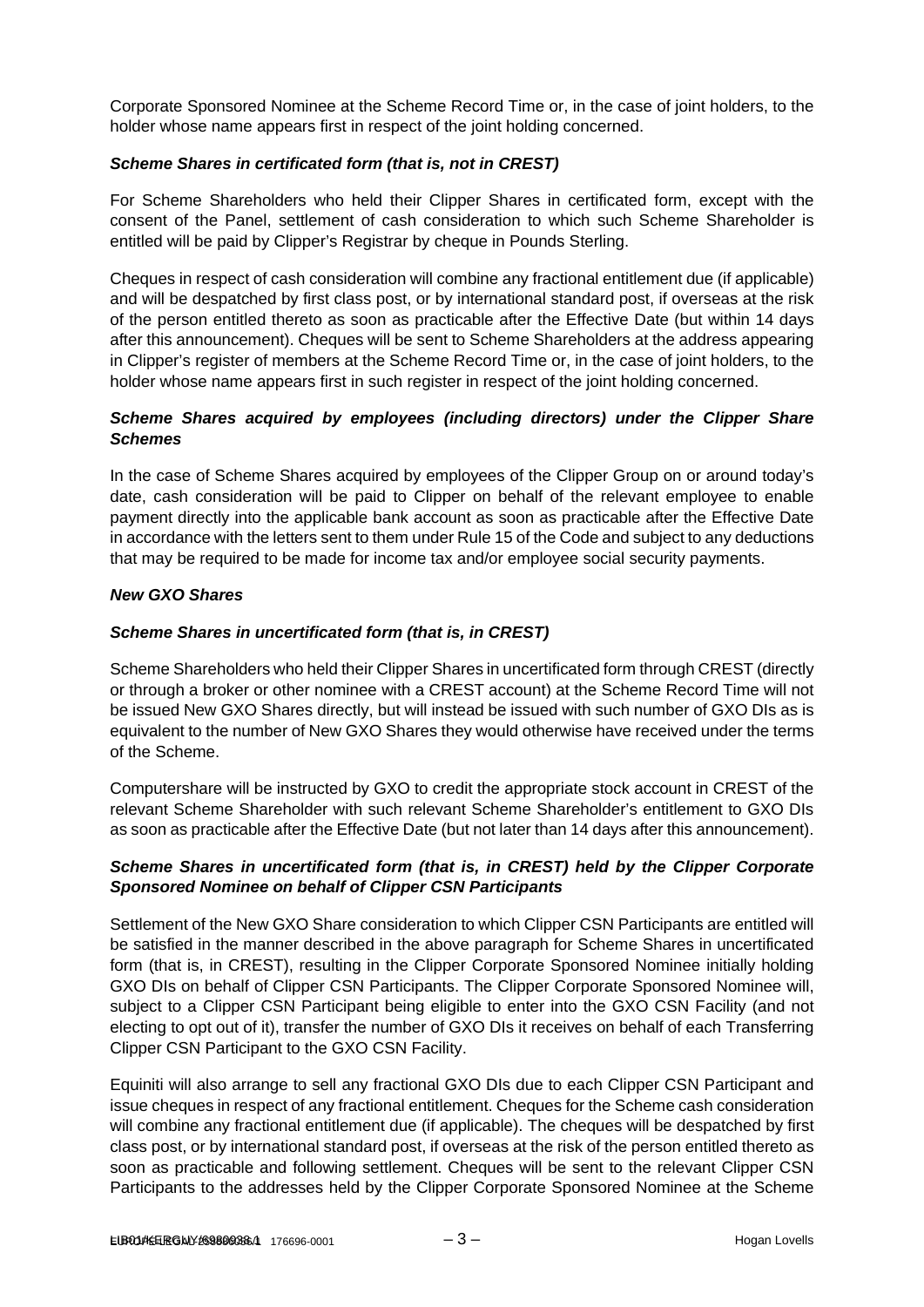Record Time or, in the case of joint holders, to the holder whose name appears first in respect of the joint holding concerned.

Following the transfer of the GXO DIs held by the Transferring Clipper CSN Participants into the GXO CSN Facility (details of which are included in the terms and conditions in relation to the GXO CSN Facility which were posted with the Scheme Document), the GXO DIs representing the New GXO Shares to which a Transferring Clipper CSN Participant becomes entitled under the Scheme will be credited to an account of a nominee of Computershare within CREST, as nominee for and on behalf of such holders.

For those Clipper CSN Participants who opt out or are not eligible to participate in the GXO CSN Facility, the GXO DIs they will hold through the Clipper Corporate Sponsored Nominee will, following the closure of the Clipper Corporate Sponsored Nominee, be transferred such that the relevant Clipper CSN Participants will hold the New GXO Shares represented by the GXO DIs they held through the Clipper Corporate Sponsored Nominee directly through DRS and the name of each such Clipper CSN Participant will be entered as the registered owner of the relevant number of New GXO Shares.

## *Scheme Shares in certificated form (that is, not in CREST)*

Those Scheme Shareholders who (i) held their Scheme Shares in certificated form at the Scheme Record Time, (ii) have a registered address in a GXO CSN Permitted Jurisdiction and (iii) have not opted out of the GXO CSN Facility, will be issued with such number of GXO DIs representing the New GXO Shares to which such Scheme Shareholders become entitled under the Scheme which will be credited to an account of a nominee of Computershare within CREST, as nominee for and on behalf of such holders. Such Scheme Shareholders who held their Scheme Shares in certificated form will receive a statement of entitlement from Computershare detailing their holding of GXO DIs shortly after the Effective Date (but within 14 days after this announcement).

Scheme Shareholders who held their Scheme Shares in certificated form who opt out or are not eligible to participate in the GXO CSN Facility, will be allotted and issued such number of New GXO Shares to which they become entitled under the Scheme directly through DRS by the Transfer Agent and the name of each such Scheme Shareholder will be entered as the registered owner of the relevant number of New GXO Shares. Scheme Shareholders who receive their New GXO Shares through DRS will be sent a book-entry account statement of ownership evidencing such Scheme Shareholder's ownership of New GXO Shares by the Transfer Agent shortly after the Effective Date (but not later than 14 days after this announcement).

For further information on settlement of the Consideration, please see paragraphs 8.3 and 8.4 of Part Two of the Scheme Document.

#### **Enquiries**

| <b>Clipper</b><br>Steve Parkin, Executive Chairman<br>David Hodkin, Chief Financial Officer<br>Tony Mannix, Chief Executive Officer                   | +44 (0) 113 204 2050 |
|-------------------------------------------------------------------------------------------------------------------------------------------------------|----------------------|
| <b>Numis</b> (Financial adviser and Joint Corporate Broker to Clipper)<br><b>Stuart Skinner</b><br>Stuart Ord<br>Kevin Cruickshank<br>William Wickham | +44 (0)20 7260 1000  |
| <b>Shore Capital (Joint Corporate Broker to Clipper)</b>                                                                                              | +44 (0)20 7408 4090  |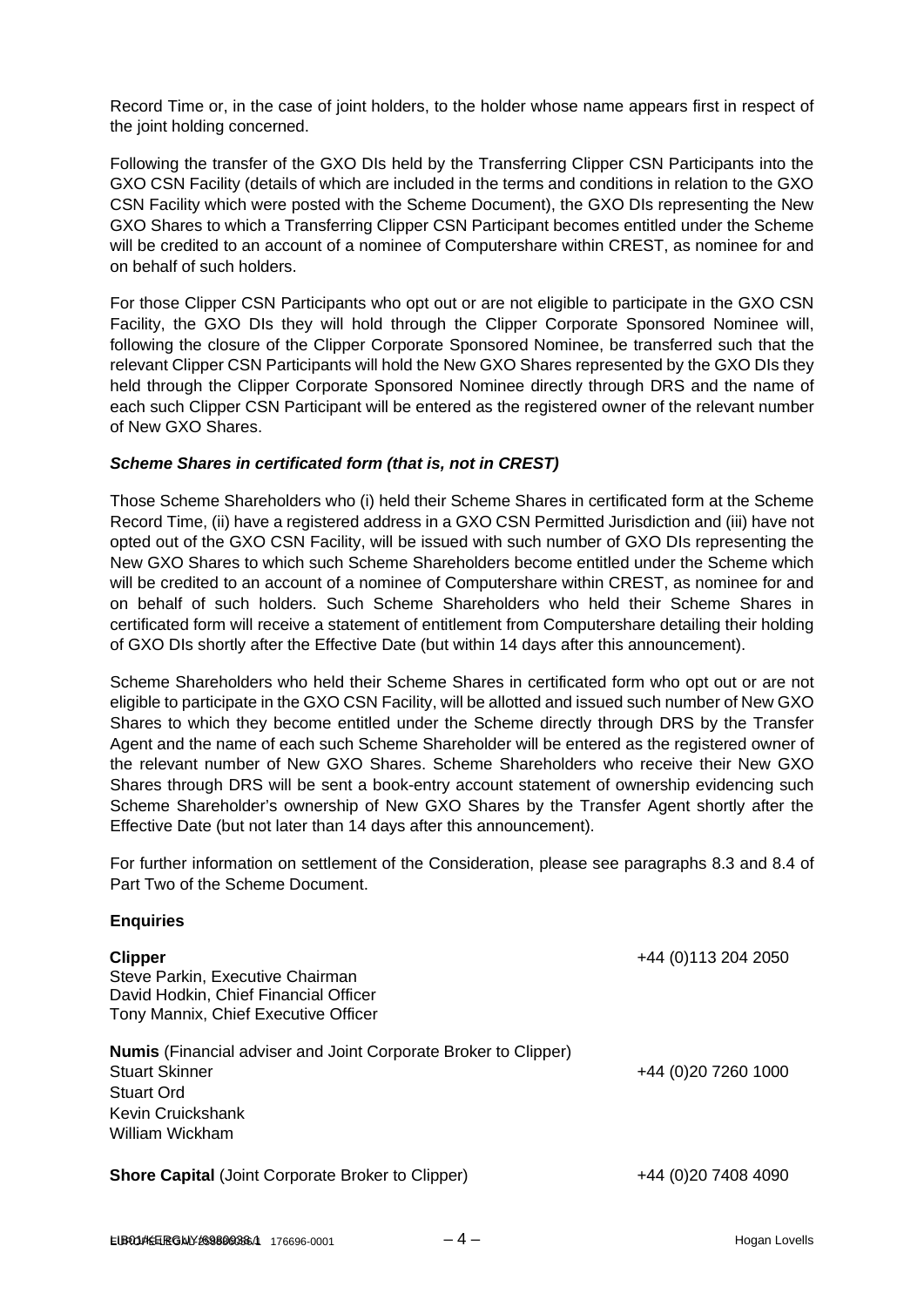Malachy McEntyre Patrick Castle James Thomas

| <b>Buchanan</b> (Corporate communications adviser to Clipper)                                               |                     |  |
|-------------------------------------------------------------------------------------------------------------|---------------------|--|
| David Rydell                                                                                                | +447798 646 021     |  |
| Stephanie Whitmore                                                                                          | +447754 941 250     |  |
| <b>GXO</b>                                                                                                  |                     |  |
| Media                                                                                                       |                     |  |
| Matthew Schmidt (US)                                                                                        | +1 (203) 307 2809   |  |
| Kat Kalinina (UK)                                                                                           | +447974 594 467     |  |
| Investors                                                                                                   |                     |  |
| Mark Manduca                                                                                                | +1 203 585 8986     |  |
| <b>Rothschild &amp; Co</b> (Lead Financial Adviser to GXO)<br><b>Neil Thwaites</b><br>Alexander Mitteregger | +44 (0)20 7280 5000 |  |
| <b>Barclays</b> (Joint Financial Adviser to GXO)<br><b>Philipp Gillmann</b><br>Akshay Majithia              | +44 (0)20 7623 2323 |  |
| Jon Bone (Corporate Broking)                                                                                |                     |  |

Hogan Lovells International LLP is retained as legal adviser to Clipper. Freshfields Bruckhaus Deringer LLP is retained as legal adviser to GXO.

#### **Important Notices**

Numis Securities Limited ("Numis"), which is authorised and regulated in the United Kingdom by the FCA, is acting exclusively as financial adviser to Clipper and no one else in connection with the Acquisition and will not regard any other person as its client in relation to the Acquisition and shall not be responsible to anyone other than Clipper for providing the protections afforded to clients of Numis nor for providing advice in connection with the matters referred to herein. Neither Numis nor any of its subsidiaries, branches or affiliates owes or accepts any duty, liability or responsibility whatsoever (whether direct or indirect, whether in contract, in tort, under statute or otherwise) to any person who is not a client of Numis in connection with any matter referred to herein or otherwise.

Shore Capital Stockbrokers Limited ("Shore Capital"), which is authorised and regulated in the United Kingdom by the FCA, is acting as joint corporate broker exclusively for Clipper and no one else in connection with the Acquisition and will not regard any other person as its client in relation to the Acquisition and shall not be responsible to anyone other than Clipper for providing the protections afforded to clients of Shore Capital nor for providing advice in connection with the matters referred to herein. Neither Shore Capital nor any of its subsidiaries, branches or affiliates owes or accepts any duty, liability or responsibility whatsoever (whether direct or indirect, whether in contract, in tort, under statute or otherwise) to any person who is not a client of Shore Capital in connection with any matter referred to herein or otherwise.

N.M. Rothschild & Sons Limited ("Rothschild & Co"), which is authorised and regulated in the United Kingdom by the FCA, is acting exclusively as financial adviser to GXO and no one else in connection with the Acquisition and will not regard any other person as its client in relation to the Acquisition and shall not be responsible to anyone other than GXO for providing the protections afforded to clients of Rothschild & Co or its affiliates, nor for providing advice in connection with the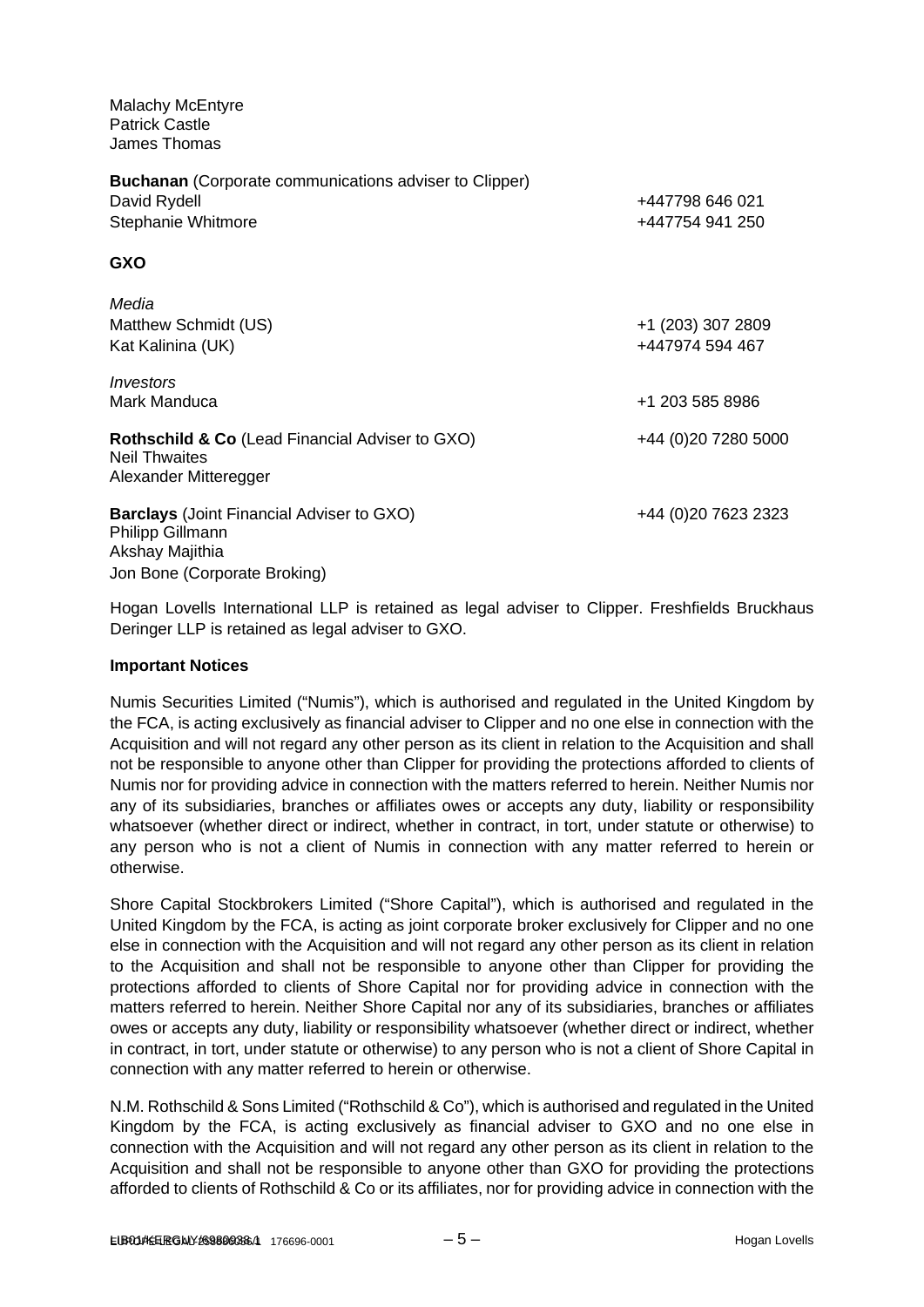Acquisition or any matter or arrangement referred to herein. Neither Rothschild & Co nor any of its subsidiaries, branches or affiliates (nor their respective directors, officers, employees or agents) owes or accepts any duty, liability or responsibility whatsoever (whether direct or indirect, whether in contract, in tort, under statute or otherwise) to any person who is not a client of Rothschild & Co in connection with this announcement any matter referred to or statement contained herein or otherwise.

Barclays Bank PLC, acting through its Investment Bank ("Barclays"), which is authorised in the United Kingdom by the Prudential Regulation Authority ("PRA") and regulated in the United Kingdom by the PRA and FCA, is acting exclusively as financial adviser to GXO and no one else in connection with the Acquisition and will not regard any other person as its client in relation to the Acquisition and shall not be responsible to anyone other than GXO for providing the protections afforded to clients of Barclays or its affiliates, nor for providing advice in connection with the Acquisition or any matter or arrangement referred to herein. Neither Barclays nor any of its subsidiaries, branches or affiliates owes or accepts any duty, liability or responsibility whatsoever (whether direct or indirect, whether in contract, in tort, under statute or otherwise) to any person who is not a client of Barclays in connection with any matter referred to herein or otherwise.

This announcement is for information purposes only and is not intended to and does not constitute or form part of any offer or inducement to sell or an invitation to purchase, otherwise acquire, subscribe for, sell or otherwise dispose of, any securities or the solicitation of an offer to buy any securities, any vote or approval in any jurisdiction pursuant to the Acquisition or otherwise.

This announcement has been prepared in accordance with and for the purpose of complying with English law and the Code, the Disclosure Guidance and Transparency Rules and the Listing Rules and the information disclosed may not be the same as that which would have been disclosed if this announcement had been prepared in accordance with the laws of jurisdictions outside England.

# **Overseas Shareholders**

The release, publication or distribution of this announcement and/or any accompanying documents (in whole or in part) in or into or from jurisdictions other than the United Kingdom or the United States may be restricted by law and therefore any persons who are subject to the laws of any jurisdiction other than the United Kingdom or the United States (including Restricted Jurisdictions) should inform themselves about, and observe, any applicable legal or regulatory requirements. Any failure to comply with applicable legal or regulatory requirements of any jurisdiction may constitute a violation of securities laws in that jurisdiction.

To the fullest extent permitted by applicable law, the companies and persons involved in the Acquisition disclaim any responsibility or liability for the violation of such restrictions by any person. This announcement has been prepared for the purposes of complying with English law and the Code and the information disclosed may not be the same as that which would have been disclosed if this announcement had been prepared in accordance with the laws of jurisdictions outside of England. Unless otherwise determined by GXO or required by the Code and permitted by applicable law and regulation, the Acquisition will not be made available directly or indirectly in, into or from a Restricted Jurisdiction where to do so would violate the laws in that jurisdiction and no person may vote in favour of the Acquisition by use of mail or any other means or instrumentality (including, without limitation, facsimile, email or other electronic transmission, telex or telephone) of interstate or foreign commerce of, or any facility of a national, state or other securities exchange of, any Restricted Jurisdiction.

Copies of this announcement and formal documentation relating to the Acquisition will not be and must not be, mailed or otherwise forwarded, distributed or sent in, into or from any Restricted Jurisdiction or any jurisdiction where to do so would violate the laws of that jurisdiction and persons receiving such documents (including custodians, nominees and trustees) must not mail or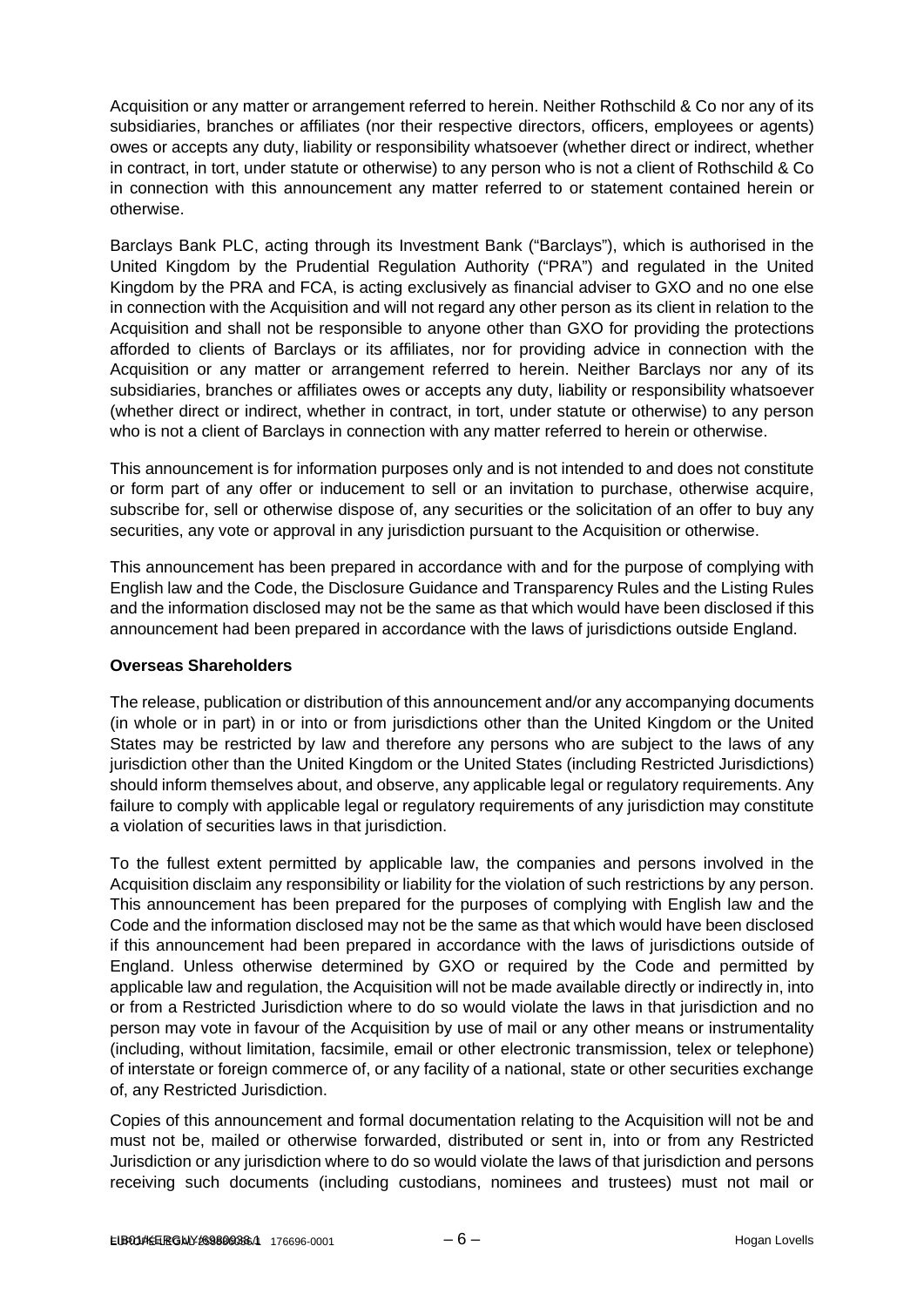otherwise forward, distribute or send them in or into or from any Restricted Jurisdiction. Doing so may render invalid any related purported vote in respect of the Acquisition.

If the Acquisition is implemented by way of a Takeover Offer (unless otherwise permitted by applicable law and regulation), the Takeover Offer may not be made, directly or indirectly, in or into or by use of the mails or any other means or instrumentality (including facsimile, e-mail or other electronic transmission, telex or telephone) of interstate or foreign commerce of, or any facility of a national, state or other securities exchange of, any Restricted Jurisdiction and the Acquisition will not be capable of acceptance by any such use, means, instrumentality or facilities or from within any Restricted Jurisdiction.

Further details in relation to Overseas Shareholders are contained in the Scheme Document.

# **Notice to Canadian Shareholders**

The distribution of the New GXO Shares in Canada is being made only on a private placement basis exempt from the requirement that the issuer prepare and file a prospectus with the applicable securities regulatory authorities. GXO is not a reporting issuer in any province or territory in Canada, its securities are not listed on any stock exchange in Canada and there is currently no public market for the New GXO Shares in Canada. GXO currently has no intention of becoming a reporting issuer in Canada, filing a prospectus with any securities regulatory authority in Canada to qualify the resale of the New GXO Shares to the public, or listing the New GXO Shares on any stock exchange in Canada. Accordingly, to be made in accordance with securities laws, any resale of the New GXO Shares received as consideration in Canada must be made under available statutory exemptions from registration and prospectus requirements or under a discretionary exemption granted by the applicable Canadian securities regulatory authority. Canadian shareholders who receive New GXO Shares as consideration are advised to seek legal advice prior to any resale of the New GXO Shares.

# **Additional information for U.S. Investors**

The Acquisition is being made to acquire the securities of an English company by means of a scheme of arrangement under English law. A transaction effected by means of a scheme of arrangement is not subject to the tender offer rules or the proxy solicitation rules under the U.S. Exchange Act. Accordingly, the Scheme is subject to the disclosure requirements and practices applicable in the UK to schemes of arrangement, which differ from the disclosure requirements of U.S. tender offer rules. The financial information relating to Clipper included in this announcement and the Scheme documentation has been prepared in accordance with IFRS (and also makes or will make use of alternative performance measures on the basis disclosed publicly by Clipper which are not defined by IFRS) and thus may not be comparable to financial information of U.S. companies or companies whose financial statements are prepared in accordance with U.S. GAAP. U.S. GAAP differs in certain significant respects from accounting principles applicable in the United Kingdom.

The financial information included in this announcement and the Scheme documentation in relation to GXO has been or will have been prepared in accordance with U.S. GAAP, except as otherwise specified therein. If GXO exercises its right to implement the acquisition of the Clipper Shares by way of a Takeover Offer or otherwise in a manner that is not exempt from the registration requirements of the U.S. Securities Act, such offer will be made in compliance with applicable U.S. laws and regulations. It may be difficult for U.S. investors to enforce their rights and any claim arising out of the U.S. federal securities laws, since Clipper is incorporated under the laws of England and Wales (i.e. in a non-U.S. jurisdiction), and some or all of its officers and directors may be residents of, and some or all of its assets are or may be located in, a non-US jurisdiction. U.S. investors may not be able to sue a non-US company or its officers or directors in a non-U.S. court for violations of the U.S. securities laws. Further, it may be difficult to compel a non-U.S. company and its affiliates to subject themselves to a U.S. court's judgment.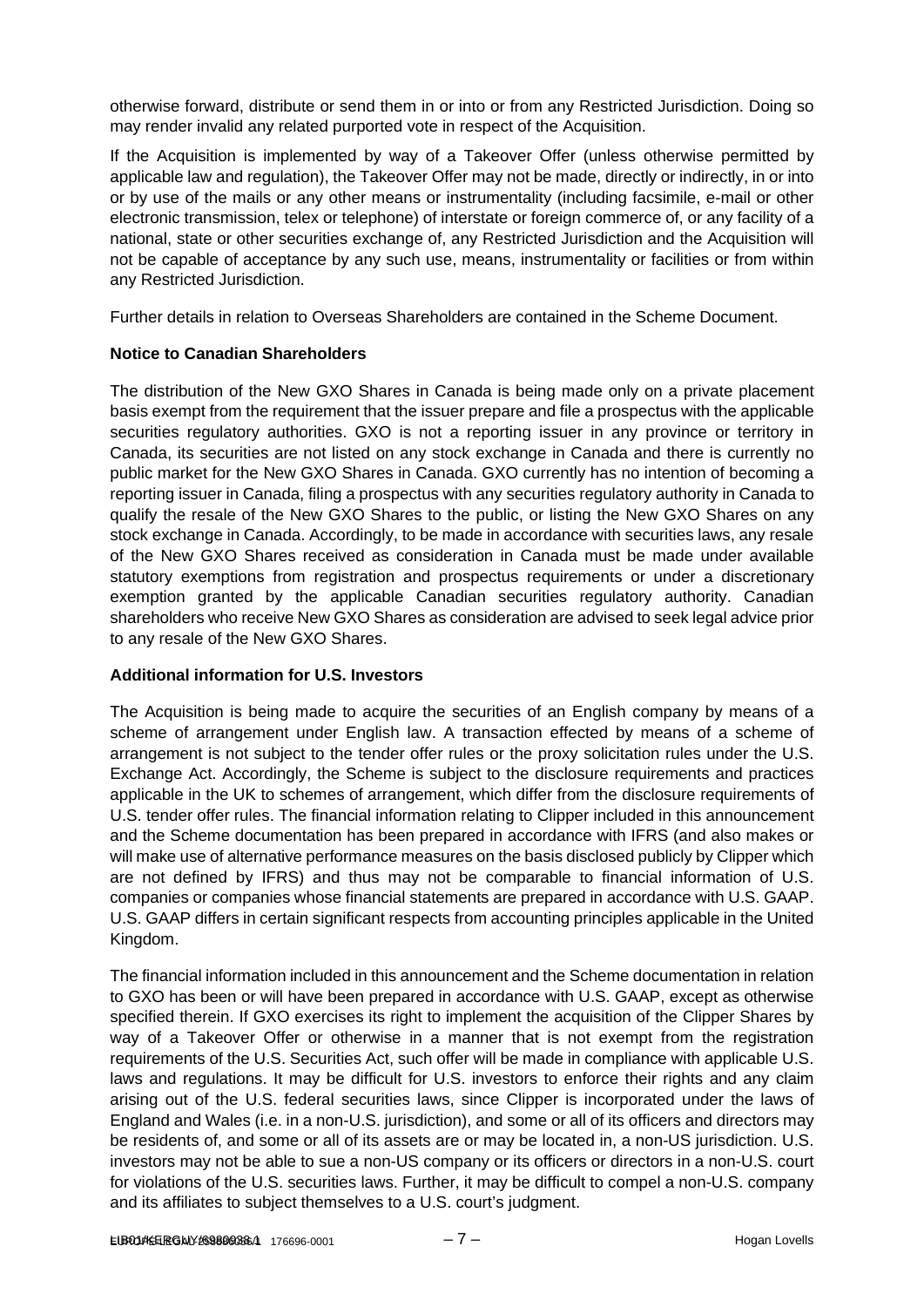The New GXO Shares to be issued pursuant to the Acquisition have not been registered under the U.S. Securities Act, and may not be offered or sold in the United States absent registration or an applicable exemption from the registration requirements of the U.S. Securities Act. The New GXO Shares to be issued pursuant to the Acquisition will be issued pursuant to the exemption from registration provided by Section 3(a)(10) under the U.S. Securities Act. In this event, Clipper Shareholders are urged to read these documents and any other relevant documents filed with the SEC, as well as any amendments or supplements to those documents, because they will contain important information, and such documents will be available free of charge at the SEC's website at [www.sec.gov](http://www.sec.gov/) or by directing a request to GXO's Investor Relations team at Investor Relations, GXO Logistics, Inc., Two American Lane, Greenwich, Connecticut 06831.

New GXO Shares issued to persons other than "affiliates" of GXO (defined as certain control persons, within the meaning of Rule 144 under the U.S. Securities Act) will be freely transferable under U.S. law after the Acquisition. Persons (whether or not U.S. persons) who are or will be "affiliates" of GXO within 90 days prior to, or of the Enlarged Group after, the Effective Date will be subject to certain transfer restrictions relating to the New GXO Shares under U.S. law.

Neither the SEC nor any U.S. state securities commission has approved or disapproved of the New GXO Shares to be issued in connection with the Acquisition, or determined if this announcement is accurate or complete or has passed upon the fairness or the merits of the proposal described herein. Any representation to the contrary is a criminal offence in the United States.

It may be difficult for U.S. investors to enforce their rights and any claim arising out of the U.S. federal securities laws, as Clipper is incorporated under the laws of England and Wales, some or all of its officers and directors may be residents of, and some or all of its assets are or may be located in, a non-U.S. jurisdiction. U.S. investors may not be able to sue a non-U.S. company or its officers or directors in a non-U.S. court for violations of the U.S. securities laws. Further, it may be difficult to compel a non-U.S. company and its affiliates to subject themselves to a U.S. court's judgment.

Save as specified in relation to certain of the documents incorporated by reference by paragraph 1 of Part Seven (Financial Information) of the Scheme Document, none of the financial information in this announcement has been audited in accordance with generally accepted accounting principles in the United States or the auditing standards of the Public Company Accounting Oversight Board (United States). For the purposes of qualifying for the exemption from the registration requirements of the U.S. Securities Act afforded by Section 3(a)(10) thereof, Clipper will advise the Court that its sanctioning of the Scheme will be relied upon by GXO and Clipper as an approval of the Scheme following a hearing on its fairness which all Scheme Shareholders are entitled to attend, in person or through counsel, to support or oppose the sanctioning of the Scheme and with respect to which notification has been given to all such Scheme Shareholders.

The receipt of cash and New GXO Shares pursuant to the Acquisition by a U.S. Scheme Shareholder as consideration in accordance with the terms of the Scheme and the Acquisition will be treated as a taxable transaction for U.S. federal income tax purposes and possibly under applicable U.S. state, local, non-U.S. and other tax laws. Subject to the discussion in Part 9, paragraph (2)(i)(A) of the Scheme Document (Passive Foreign Investment Company Considerations), a U.S. holder generally will recognise capital gain or loss on the disposition of Scheme Shares for the New GXO Shares and cash equal to the difference between (i) the amount realised on such disposition (i.e., the USD value of the sum of the cash and the fair market value of the New GXO Shares received by the U.S. holder) and (ii) the U.S. holder's adjusted tax basis in such disposed Scheme Shares. A U.S. holder's tax basis in the Scheme Shares generally will be the USD value of the amount paid by the U.S. Scheme Shareholders to purchase the Scheme Shares on the date of purchase. Each Clipper Shareholder is urged to consult an independent professional adviser regarding the tax consequences of the Acquisition and Scheme applicable to him or her, including, but not limited to (i) as a result of the U.S. holder's status as other than an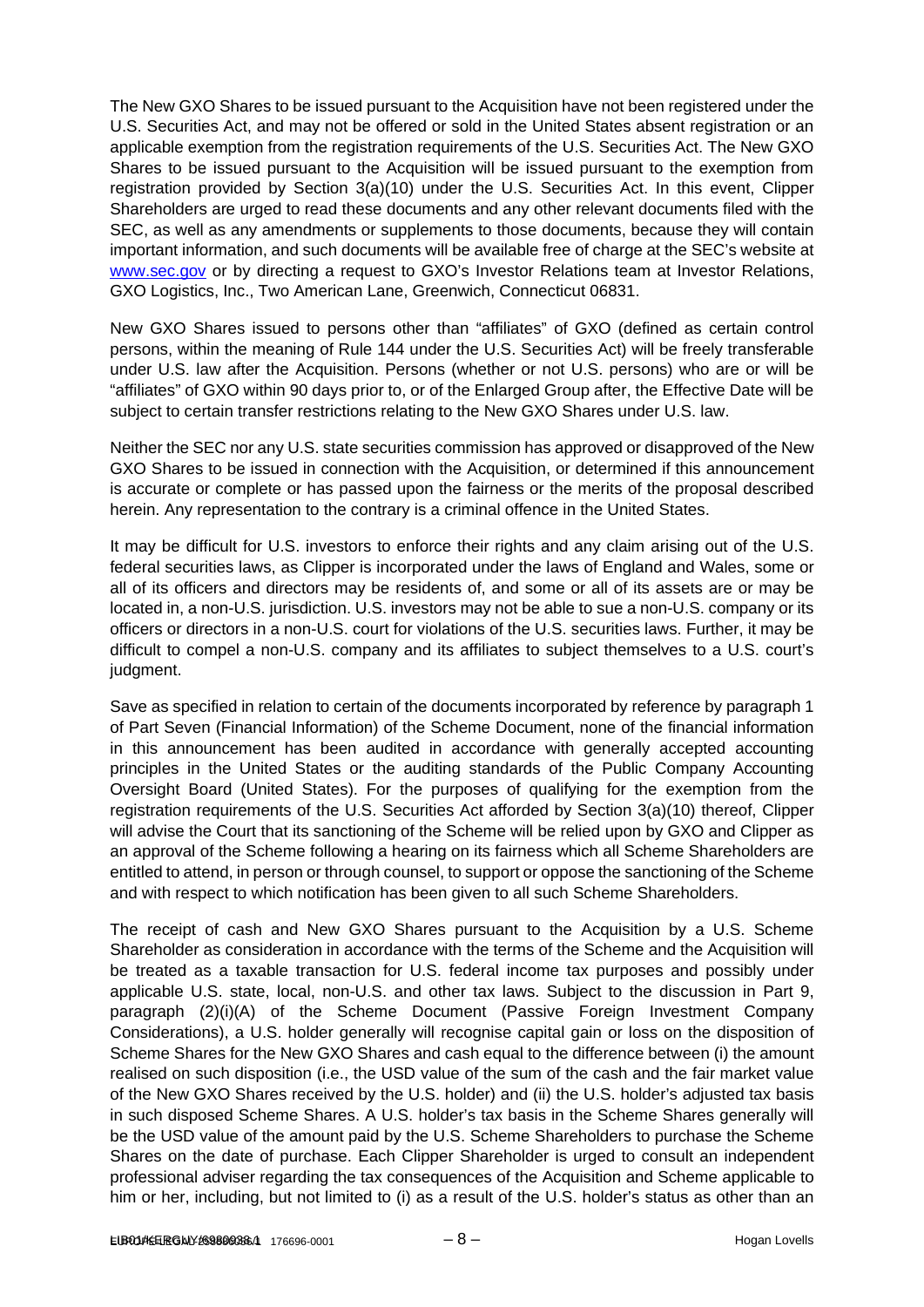individual, (ii) the potential application of special tax rules with respect to gain recognized by a U.S. holder upon a disposition of shares of a "passive foreign investment company," and (iii) eligibility for treaty relief to the extent of any withholding tax or other tax that may apply outside of the United States.

In accordance with normal UK practice and pursuant to Rule 14e-5(b) of the U.S. Exchange Act, GXO, certain affiliated companies or its or their nominees, or its brokers (acting as agents), may from time to time make certain purchases of, or arrangements to purchase, Clipper Shares outside of the U.S., other than pursuant to the Acquisition, until the date on which the Acquisition and/or Scheme becomes effective, lapses or is otherwise withdrawn. If such purchases or arrangements to purchase were to be made, they would be made outside the United States and would comply with applicable law, including the U.S. Exchange Act. Such purchases or arrangements to purchase may occur either in the open market at prevailing prices or in private transactions at negotiated prices. Any information about such purchases will be disclosed as required in the UK, will be reported to the Regulatory News Service of the London Stock Exchange and will be available on the London Stock Exchange website at [https://www.londonstockexchange.com/stock/CLG/](https://www.londonstockexchange.com/stock/CLG/Clipper-logistics-plc/company-page)  [Clipper-logistics-plc/company-page.](https://www.londonstockexchange.com/stock/CLG/Clipper-logistics-plc/company-page) Also, in accordance with normal UK practice and Rule 14e-5(b) of the U.S. Exchange Act, Barclays will continue to act as a connected exempt principal trader in Clipper Shares on the London Stock Exchange. These purchases may occur either in the open market at prevailing prices or in private transactions at negotiated prices. Any information about such purchases will be disclosed as required in the UK, will be reported to a Regulatory Information Service and will be available on the London Stock Exchange website at [www.londonstockexchange.com.](http://www.londonstockexchange.com/)

This announcement does not constitute an offer to sell or the solicitation of an offer to buy any securities in the United States. The securities referenced in this announcement have not been registered under the U.S. Securities Act, and may not be offered or sold in the United States absent registration under the U.S. Securities Act, or pursuant to an exemption from, or in a transaction not subject to, such registration requirements. Any securities issued as part of the Acquisition (including the New GXO Shares) will be issued in reliance upon available exemptions from such registration requirements pursuant to Section 3(a)(10) of the U.S. Securities Act. Any Acquisition will be made solely by means of the Scheme Document published by Clipper. Any decision in respect of, or other response to, the Acquisition, should be made only on the basis of the information contained in such document.

The statements contained in this announcement are made as at the date of this announcement, unless some other time is specified in relation to them, and service of this announcement shall not give rise to any implication that there has been no change in the facts set forth in this announcement since such date. Nothing in this announcement shall be deemed to be a forecast, projection or estimate of the future financial performance of Clipper, the Clipper Group, GXO or the GXO Group, except where otherwise stated.

# **Forward looking statements**

This announcement (including information incorporated by reference in this announcement), oral statements made regarding the Acquisition and other information published by GXO and Clipper include statements which are, or may be deemed to be, "forward-looking statements" within the meaning of Section 27A of the U.S. Securities Act and Section 21E of the U.S. Exchange Act. All statements other than statements of historical fact are, or may be deemed to be, forward-looking statements, including statements with respect to the financial condition, strategies, results of operations and businesses of GXO and Clipper and their respective groups and certain plans and objectives with respect to the Enlarged Group, including, without limitation, GXO's and Clipper's 2022 financial targets for organic revenue growth, adjusted EBITDA, depreciation and amortization expense and net capital expenditures and the expected run rate cost synergies for the Enlarged Group. In some cases, forward-looking statements can be identified by the use of forward-looking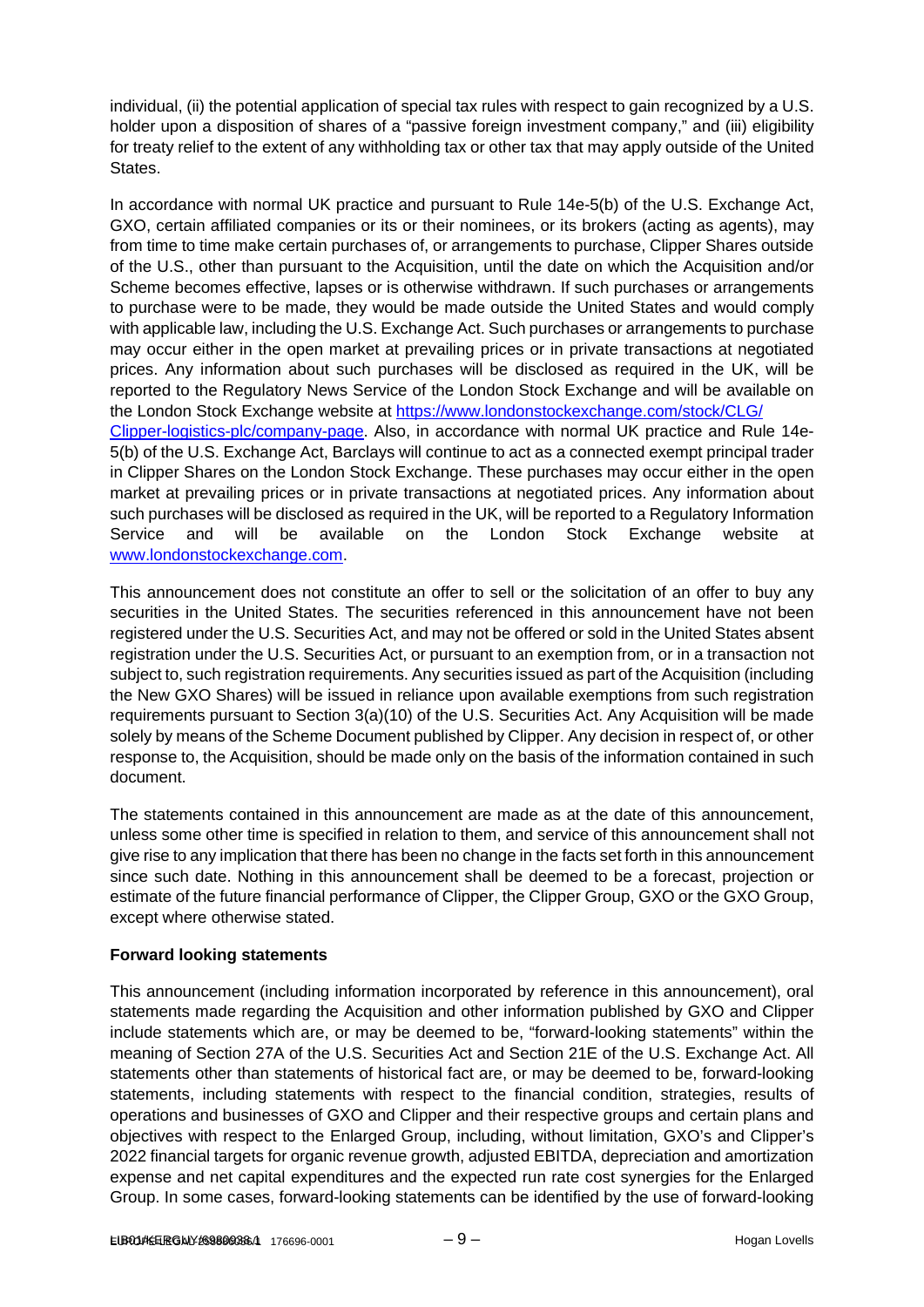terms such as "anticipate," "estimate," "believe," "continue," "could," "would," "should," "intend," "may," "plan," "potential," "predict," "should," "will," "expect," "objective," "projection," "forecast," "goal," "guidance," "outlook," "effort," "target," "trajectory" or the negative of these terms or other comparable terms. However, the absence of these words does not mean that the statements are not forward-looking. These forward-looking statements are based on certain assumptions and analyses made by the company in light of its experience and its perception of historical trends, current conditions and expected future developments, as well as other factors the company believes are appropriate in the circumstances.

These forward-looking statements are subject to known and unknown risks, uncertainties and assumptions that may cause actual results, levels of activity, performance or achievements to be materially different from any future results, levels of activity, performance or achievements expressed or implied by such forward-looking statements.

Factors that might cause or contribute to a material difference include, but are not limited to, the risks discussed in GXO's filings with the SEC and the following: the severity, magnitude, duration and aftereffects of the COVID-19 pandemic and government responses to the COVID-19 pandemic; economic conditions generally; supply chain challenges, including labour shortages; competition and pricing pressures; the GXO Group's and/or the Clipper Group's ability to align the GXO Group's and/or the Clipper Group's investments in capital assets, including equipment, service centres and warehouses, to their respective customers' demands; the GXO Group's and/or the Clipper Group's ability to successfully integrate and realise anticipated synergies, cost savings and profit improvement opportunities with respect to acquired companies; acquisitions may be unsuccessful or result in other risks or developments that adversely affect the GXO Group's and/or the Clipper Group's financial condition and results; the GXO Group's and/or the Clipper Group's ability to develop and implement suitable information technology systems and prevent failures in or breaches of such systems; the GXO Group's and/or the Clipper Group's ability to raise debt and equity capital; litigation; labour matters, including the GXO Group's and/or the Clipper Group's ability to manage its subcontractors, and risks associated with labour disputes at the GXO Group's and/or the Clipper Group's customers and efforts by labour organizations to organize its employees; risks associated with defined benefit plans for the GXO Group's and/or the Clipper Group's current and former employees; fluctuations in currency exchange rates; fluctuations in fixed and floating interest rates; issues related to the GXO Group's and/or the Clipper Group's intellectual property rights; governmental regulation, including trade compliance laws, as well as changes in international trade policies and tax regimes; natural disasters, terrorist attacks or similar incidents; a material disruption of the GXO Group's and/or the Clipper Group's operations; the inability to achieve the level of revenue growth, cash generation, cost savings, improvement in profitability and margins, fiscal discipline, or strengthening of competitiveness and operations anticipated or targeted; the impact of potential cyber-attacks and information technology or data security breaches; the inability to implement technology initiatives successfully; the expected benefits of the Acquisition, and uncertainties regarding the Acquisition, including the risk that the Acquisition will not produce the desired benefits; a determination by a tax authority that a distribution or certain related Acquisition on transactions should be treated as taxable transactions; expected financing transactions undertaken in connection with the separation and risks associated with additional indebtedness; the risk that dis-synergy costs, costs of restructuring transactions and other costs incurred in connection with the separation will exceed estimates; and the impact of the separation on GXO's businesses, operations, relationships with customers, suppliers, employees and other business counterparties, and the risk that the separation may be more difficult, timeconsuming or costly than expected, which could result in additional demands on GXO's resources, systems, procedures and controls, disruption of ongoing business, and diversion of management's attention from other business concerns. All forward-looking statements set forth in this announcement are qualified by these cautionary statements and there can be no assurance that the actual results or developments anticipated by the GXO Group or the Clipper Group will be realised or, even if substantially realised, that they will have the expected consequences to or effects on us or its business or operations. Forward-looking statements set forth in this